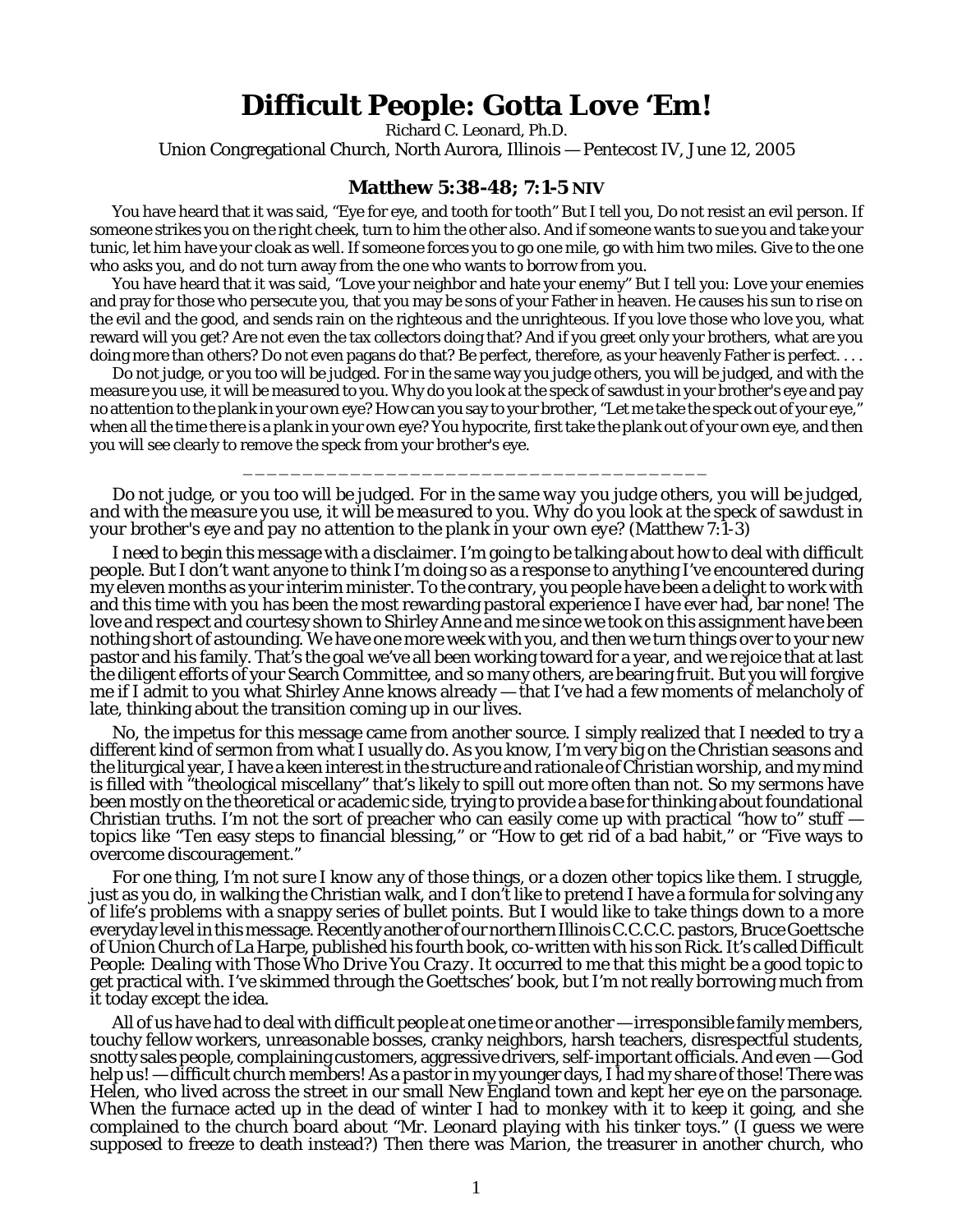became so hostile to me that she tried to withhold my salary — or the nominal stipend that was euphemistically referred to as my salary — until the Bishop intervened. And there was Joe in my western Illinois parish. I tried to make a few changes when I came to that church, such as asking the Board to meet in the well-lighted basement instead of the dim parlor at the back of the church. For this and other things, Joe became so angry at me that after church services he would leave by the side door rather than shake my hand at the main entrance. It really galled him when I beat him to the door and made him shake my hand anyway. The list could go on and on.

In fact, difficult people in the church were part of the reason I had to leave the active ministry and go into other work, because one of those difficult people was my senior pastor in a large church. He took it into his head that I was trying to steal his congregation away from him  $-$  as if I were capable of that  $$ and had his rubber-stamp church council boot me out.

I had been a Christian then for about five years, and you would think by that time I would have begun to develop the ability to cope with difficult people. Perhaps I had, to a degree. I went to work for Rand McNally and after only a few months there Kathy, another employee, developed an intense dislike for me, so much so that the boss called our work group into a meeting where Kathy could air her complaints which, by the way, I don't remember. At the same time I was dealing with two teenage stepdaughters at home for whom, it seemed, Dad could do nothing right. Talk about difficult people! On top of that we were in debt for medical expenses, having credit cards cancelled and getting calls from collection agencies — it was the kind of situation that makes you want to crawl into a hole and rake the dirt over you.

But I stuck it out, and things got better. The hostile worker didn't exactly become president of my fan club, but she got married and quit the job. I even attended her wedding. Later, one of the other employees told me I had conducted myself well in the situation and what happened hadn't been my fault. That made me feel better about it, because I had tried to rely on the Lord through it all and I was glad I had maintained a testimony. I think that was almost the first time I ever reacted to a difficult person without trying to justify myself or to get back at them in some way, as I would have earlier. I was a relatively new Christian, and I was learning.

Dealing with family difficulties took longer — don't they always? Other people you can shut out of your life, but family sticks around. There were more bumps along the road, but the day came when I stood in a courtroom in Chicago and adopted the stepdaughters and their brothers and made them my own, and today we're a pretty close family. That doesn't mean I've always agreed with the life choices my family members have made. But I've learned that the important thing is the family relationship, not the particular issue.

I'm telling you all of this only for one reason: to establish the fact that in suggesting some ways of dealing with difficult people, I'm not pontificating from some theoretical ivory tower. I've been there, done that. All my life, it seems, I've been a kind of "lightning rod" for difficult people — people who developed a dislike for me for reasons often beyond my comprehension, and who made things discouraging for me with complaints, putdowns, and even job termination. Strangely, it hasn't happened here at Union Congregational Church. After all, I'm only the interim minister, so why waste time getting mad at me? I'll be gone soon enough anyway! Or maybe all the difficult people have already left the church over other issues and I just happened along at the right time. Or maybe it's because most of you folks just have a level of Christian maturity that prevents you from being a difficult person. I would like to think *that's* the real reason! But it still might be helpful to review some things I think I've learned about dealing with difficult people. These are interrelated and overlapping ideas, so I'll cover them in no particular order.

(1) First of all, remember that we don't live in the Garden of Eden any more. Paradise hasn't yet been restored, and sin and pride still affect us big time. Jesus said we would always have the poor with us, and like the poor, difficult people will always be with us on this mortal coil. People who make things hard for us are just a fact of life. Whether family members, neighbors, church members, people at work or at school or in the community, difficult people aren't going away any time soon. So you might as well get used to them. Don't try to run away from the problem; learn to "stick it out." That's especially important in a marriage; the damage done to our families, especially to children, in a culture of "throw-away" marriages is beyond calculation. But the principle of "sticking it out" applies in other situations as well, such as my job with Rand McNally. Sometimes problems do go away if we simply tough it out and wait long enough. "Time heals all things" — or, at least, a lot of things.

(2) Secondly, understand why people can be difficult. Usually, people who make things hard for you don't have an issue with you so much as they have *an issue with themselves*. Often they're hurting. They feel they've been slighted or wronged, or they feel ignored and insignificant. Making things hard for other people is their way of trying to feel important, and they wouldn't need to do that if they had a sense of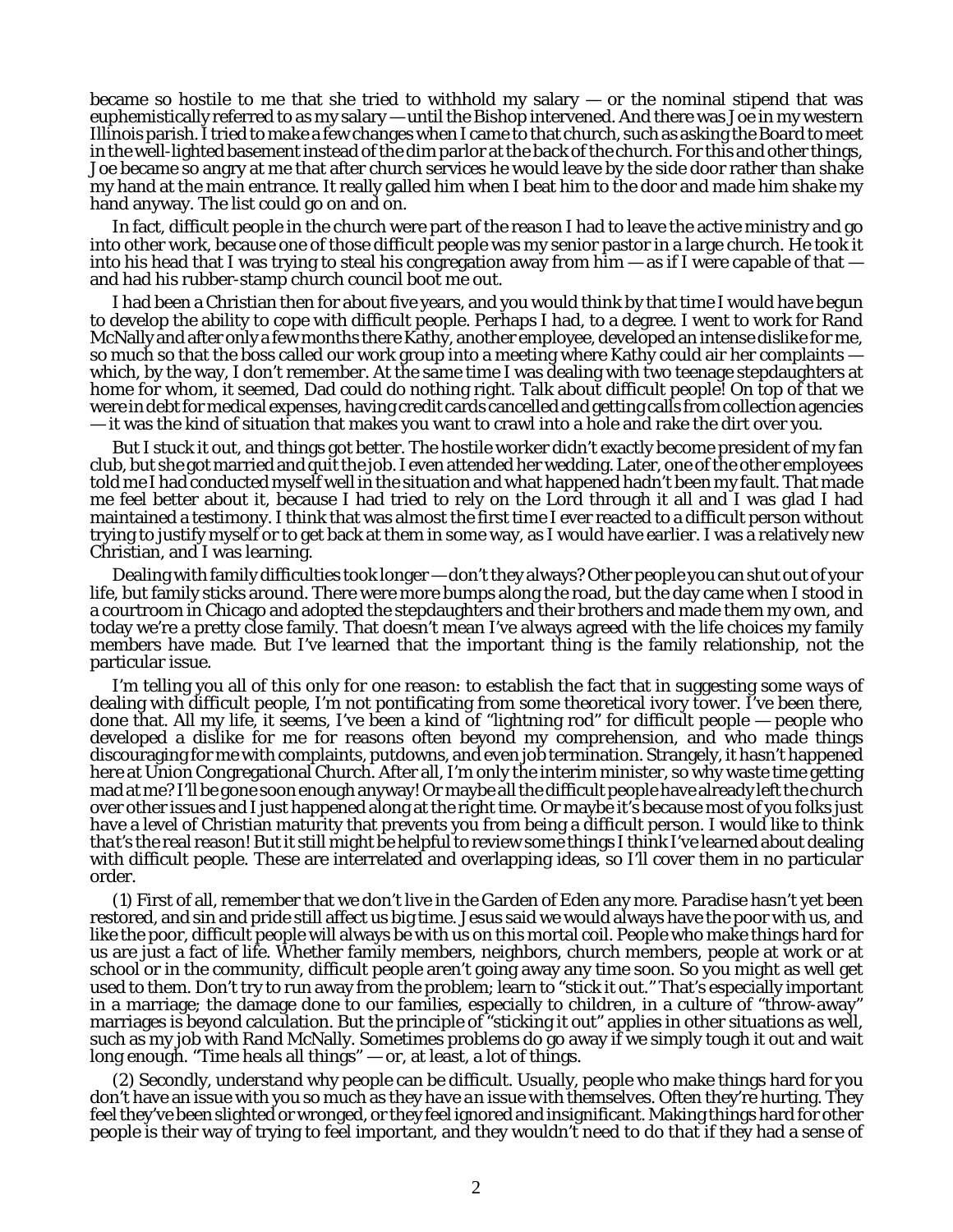their own worth. The reason people act like jerks is that they really don't like themselves. The worst thing you can do, when people become hard to get along with, is to criticize or belittle them or throw back in their face a catalogue of all their faults. They already know their shortcomings and that's why they're being difficult. Try to put yourself in their place, understand the pressures they're under, and give them a break. You're not *excusing* their difficult behavior, but you're understanding where it's coming from and not taking it so personally.

(3) The third thing is this: *Pick your difficulties wisely.* Some things are worth getting upset about, and some aren't. In the church, for example, if somebody starts being difficult by acting in a flagrantly immoral manner, or by promoting non-Christian ideas or beliefs, that's something that has to be dealt with. Things that touch the core of our Christian faith and practice are serious matters, and Jesus gave us a procedure for dealing with people who so disturb the peace of the church. But most of the difficulties we encounter when dealing with others in the church don't have much to do with such momentous issues. They're matters of personality, or style, or preference. Somebody has an idea that's different from yours, or does things in a way you wouldn't do them, or has a different priority from yours. Is it such a big issue that they become, for you, a difficult person? Learn to let people be who they are, and don't try to force them into your mold. For God's sake — and I mean for *God's* sake — *cut them some slack!* As Count Niklaus Ludwig Von Zinzendorf said, "In essentials, unity; in non-essentials, liberty; in all things, charity." Don't label another believer as a difficult person just because they disagree with you or have mannerisms that make you uncomfortable. You and your fellow believer are servants of the same Lord, and as Paul asks, "Who are you to pass judgment on the servant of another? It is before his own master that he stands or falls" (Romans  $14:\hat{4}$ ).

(4) Fourth, when difficult people bug you, remember what's really important. In the church, for example, what's important is that the work of God goes forward. The apostle Paul questioned the motives of some of his fellow preachers. "Some indeed preach Christ from envy and rivalry," he said, "but others from good will" (Philippians 1:15). But, he added, in any case *Christ is proclaimed*, whatever the motivation, and that's cause for rejoicing. Jonah was a difficult person — running away from his call, becoming angry because God didn't punish the Ninevites, complaining to God about a worm — yet the Lord still used him to bring people to himself. Sometimes people seem to be difficult because they're *passionate* about the church and its faith. What's more important — your reaction to them, or the advance of the gospel? It seems that one person's passion can be another person's poison. But if nobody's passionate about the faith around here, this church is in big trouble.

The principle of relative importance comes into play in the family, too, as it does in other areas of life. Spouses or children can disappoint us with the priorities they adopt, the habits they develop, and the choices they make. With a family of our size, we've had to deal with that! Of course, I would have liked it if my kids could have become a carbon copy of me, but it doesn't work that way, does it? It was difficult for me when my youngest son converted to the Catholic Church. Since then he has a habit of needling Shirley and me at family gatherings about how we need to "come home to Rome." There were times when I felt like disowning him! I had to be confronted with the question: What's the most important thing? Of course, it's not the things that bug me that are most important. What's important is the *relationship* the family bond. The church is a family, too. When other people in the church start to drive us crazy, we need to remind ourselves that *we're family*, brothers and sisters, and that bond is what's really important — not our picky preferences.

(5) In the fifth place, when you encounter difficult people maintain your *sense of humor.* Really, this follows from the previous principle — remembering what's really important. Sometimes we get upset at other people because we take things too seriously. Or, worse, we take *ourselves* too seriously. So when somebody steps on our toes it's like the end of the world. But is the matter really as important as all that? Can't we just laugh it off, and go on? And it is laughable — the things people do, and the things they take offense at! I was fired from my last academic job as dean of a graduate school because the head of the school got upset about a minor administrative problem. Now, I was the one who called his attention to the problem; he would never have known about it if I hadn't told him, because eventually it was all cleared up. But, funny thing — I lost my part-time job! At the time, of course, I didn't see the humor in the situation, when I should have been able to just laugh it off. Taking myself, and my hurts, less seriously would have helped me get through it.

(6) That leads us to the sixth point: When people make things hard for you, remember who *you* are. After all, you aren't the center of the universe; you aren't God. Somebody makes a crack that seems to belittle or criticize you, or undercuts you, or goes behind your back, or persists in some form of behavior that bugs you or even does harm to you or people you care about. These are difficult things, no question, but *you* probably can't fix them. If you try to wade into those waters you may only muddy them up and make things worse. This might be the kind of thing you and I should leave to the Lord to straighten out.